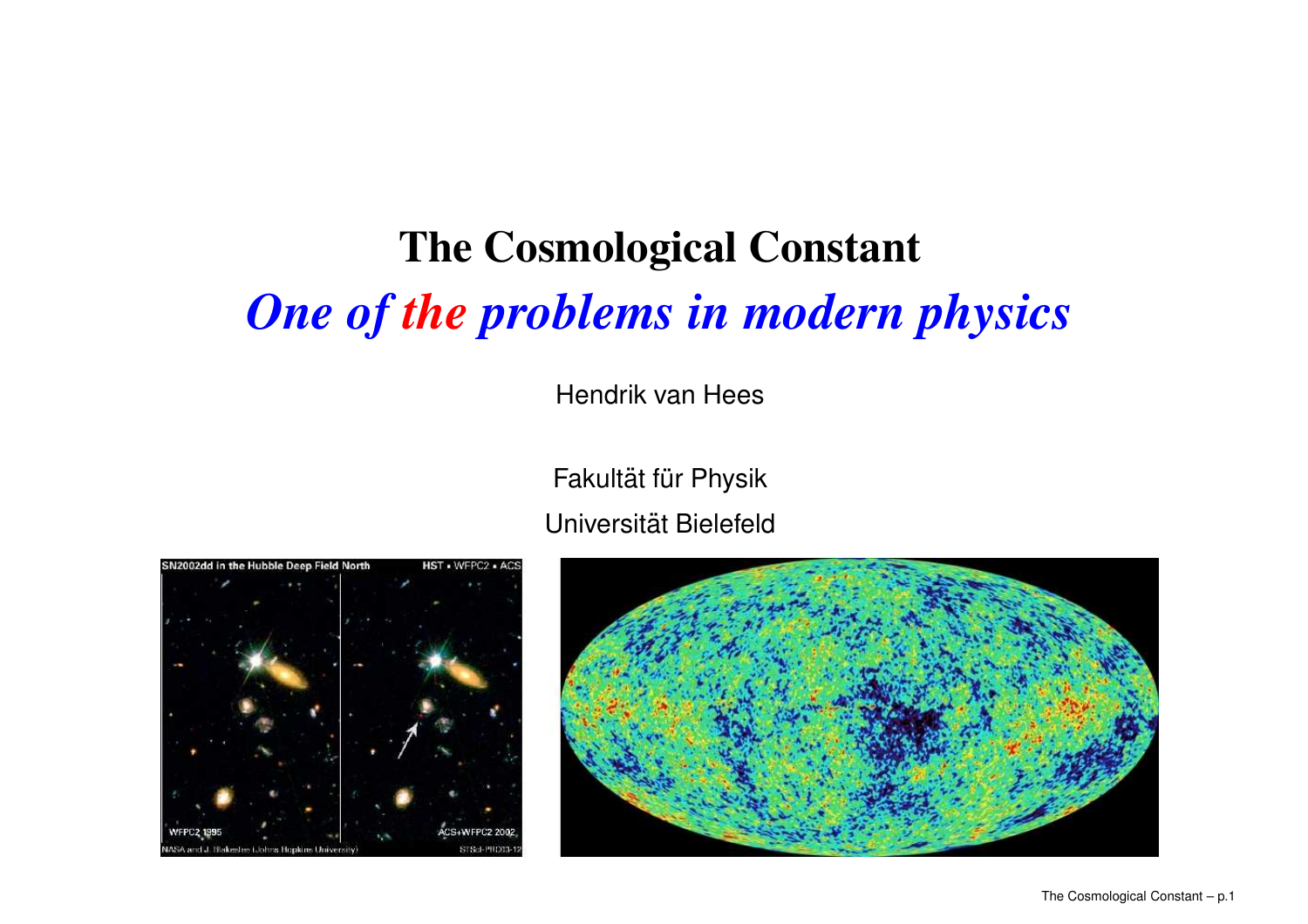## **Contents**

- $\bullet$ Fundamentals from General relativity:
	- The Einstein-Hilbert Action
	- **Cosmology**  $\bullet$
- The problem(s)
	- Data $\bullet$
	- The fine-tuning problem(s)
- Ideas out of the problem(s)
	- Supersymmetry, (Supergravity, Superstrings)  $\bullet$
	- Quintessence and <sup>a</sup> no-go theorem  $\bullet$
	- Tracker solutions
	- K-Essence $\bullet$
- Summary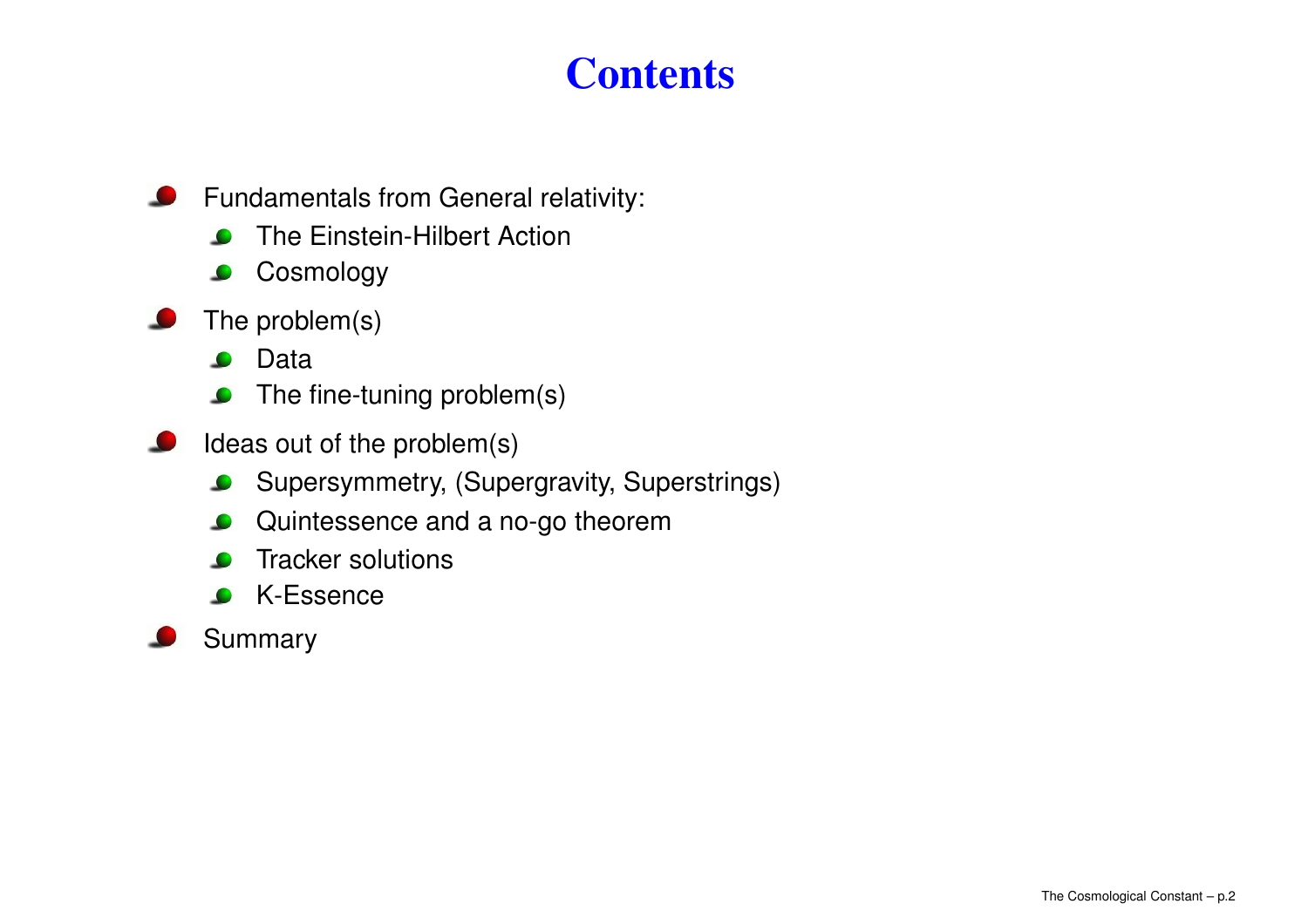### **Space-time geometry**

As I was going up the stair, I met a man who wasn't there. He wasn't there again today, I wish, I wish he'd stay away

Hughes Mearns (Cited [fro](#page-16-0)m [7]).

- In a sense it was always there. Principle of general relativity (invariance under local  $GL(4, \mathbb{R}^4)$ ) and equivalence principle (gravity locally equal to accelerated frame of reference)
- $\Rightarrow$  Gravity = curvature of space time, which is a pseudo-Riemannian manifold
- Look for GL $(4,\mathbb{R}^{4})$ -invariant Lagrangian of as a function of  $g_{\mu\nu}$  and  $g_{\mu\nu,\rho}.$
- Such <sup>a</sup> Lagrangian doesn't exist, but from the curvature tensor

$$
\Gamma_{\mu\nu\rho} = (g_{\mu\nu,\rho} + g_{\mu\rho,\nu} - g_{\nu\rho,\mu}), \quad \Gamma^{\rho}{}_{\mu\nu} = g^{\rho\alpha} \Gamma_{\alpha\mu\nu},
$$
  

$$
R^{\rho}{}_{\mu\nu\sigma} = \Gamma^{\rho}{}_{\mu\sigma,\nu} - \Gamma^{\rho}{}_{\mu\nu,\sigma} + \Gamma^{\rho}{}_{\alpha\nu} \Gamma^{\alpha}{}_{\mu\sigma} - \Gamma^{\rho}{}_{\alpha\sigma} \Gamma^{\alpha}{}_{\mu\nu}
$$

we get the Ricci tensor and the curvature scalar

$$
R_{\mu\nu} = R^{\rho}{}_{\mu\nu\rho}, \quad R = R_{\mu\nu}g^{\mu\nu}.
$$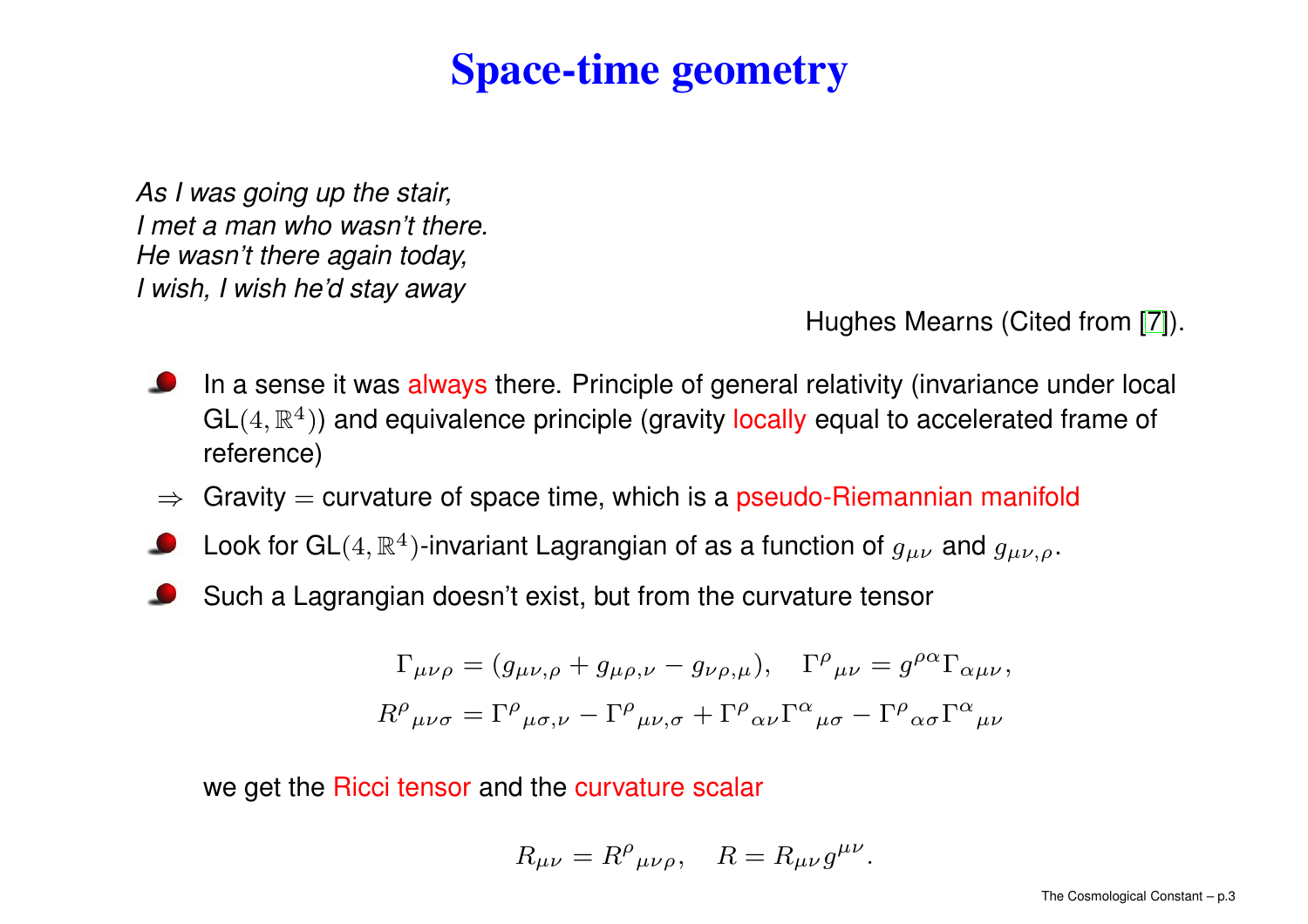## **Einstein-Hilbert action**

- $R$  contains derivatives of  $g_{\mu\nu}$  to second order, but only linear with coefficients independent of derivatives
- The curvature scalar  $R$  is the only scalar of the pseudometric with these properties except a constant!  $\Rightarrow$  Most general action

$$
S[g, \text{matter fields}] = \frac{1}{2\kappa} \int \mathrm{d}^4 x \sqrt{-g} (R + \Lambda) + S_{\text{matter}} \text{ with } \kappa = \frac{8\pi G}{c^2} = 1.865 \cdot 10^{-27} \frac{\text{cm}}{\text{g}}
$$

Variation leads to Einstein's Equations (Einstein, Hilbert 1915)

$$
R_{\mu\nu} - \frac{1}{2}g_{\mu\nu}R + \Lambda g_{\mu\nu} = -\kappa T_{\mu\nu}
$$

 $T_{\mu\nu}$  Belinfante energy-momentum tensor of the matter contribution to the action:

$$
T_{\mu\nu}=\frac{2}{\sqrt{-g}}\frac{\delta S_{\rm matter}}{\delta g^{\mu\nu}}
$$

Symmetric and gauge invariant for gauge fields!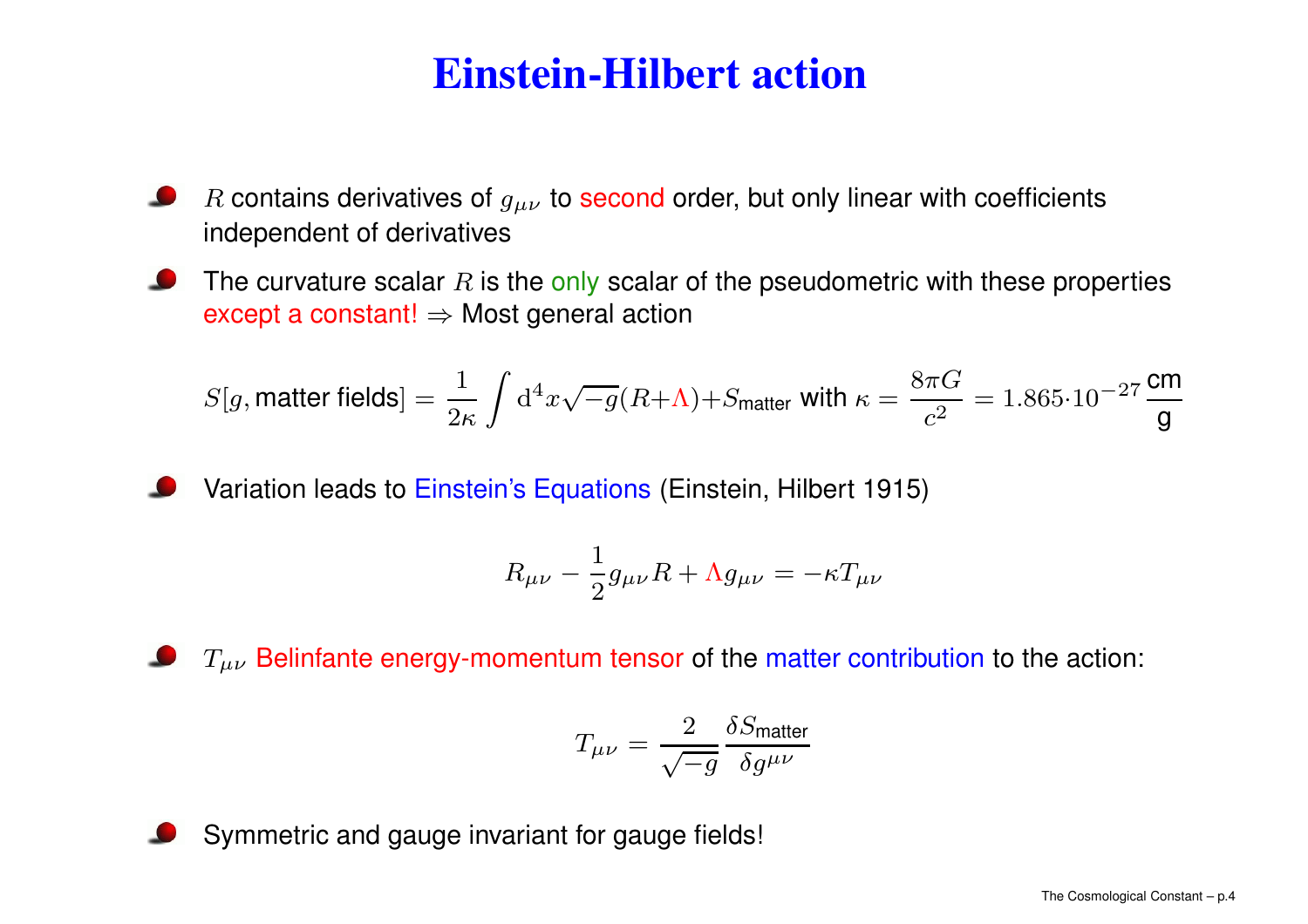# **Cosmology**

Cosmological principle: There exists <sup>a</sup> fundamental frame of reference where the time slice ("3-space" of an observer defining this frame) which is homogeneous and isotropic. Determines the metric uniquely (up to coordinate transformations):

$$
ds^{2} = dt^{2} - a^{2}(t) \left[ \frac{\mathrm{d}r^{2}}{1 - kr^{2}} + r^{2} (\mathrm{d}\theta^{2} + \sin^{2}\theta \mathrm{d}\phi^{2}) \right]
$$

- $k \in \{-1,0,1\}$ , corresponding to a hyperbolical (open, infinite), a flat (open, infinite), or a spherical (closed, without boundary) 3-space
- Einstein's equations  $\Rightarrow$  specialize to Friedmann's equation

$$
\frac{3\ddot{a}}{a} = \Lambda - \frac{\kappa}{2}(\rho_M + 3p_M), \quad \left(\frac{\dot{a}}{a}\right)^2 + \frac{k}{a^2} - \frac{\Lambda}{3} = \frac{\kappa}{3}\rho_M
$$

where  $\rho_M$  and  $p_M$  are the density and pressure of matter (modelled as an ideal fluid and/or radiation)

- radiation:  $p_r = \rho_r/3$ , "dust"  $p_m = 0$
- Cosmological constant can be positive: Then it leads to <sup>a</sup> "repulsion", otherwise to "attraction" like ordinary matter  $(\rho,p>0).$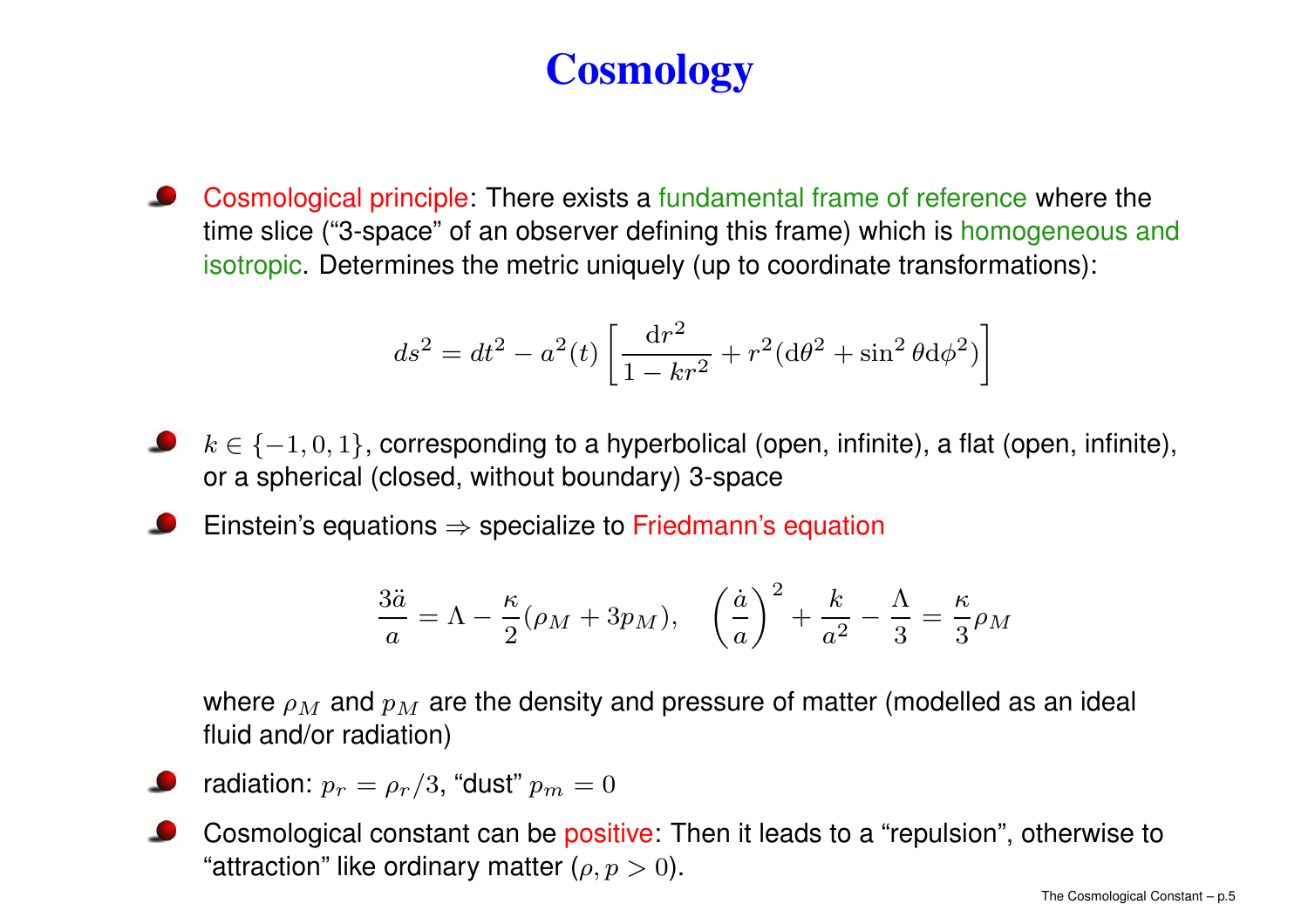## **Problems with matter models**

- Fundamentals of local quantum field theory: "Quantization" of the free fields yields infinite "vacuum energy"
- Each bosonic field has positive vacuum energy density
- each fermionic field has negative vacuum energy density
- Regularized with a cut-off  $k_{\text{max}}$ :

$$
\langle 0 | \rho | 0 \rangle = \pm \int_0^{k_{\text{max}}} \frac{4 \pi k^2 \mathrm{d} k}{(2 \pi)^3} \frac{1}{2} \sqrt{k^2 + m^2} = \frac{1}{16 \pi^2} [k_{\text{max}}^4 + m^2 k_{\text{max}}^2 + O(m^4)]
$$

- No problem for elementary particle theory (without gravitation): Adjust the vacuum energy to <sup>0</sup> due to the assumption of Poincaré invariance
- only differences of total energy observable
- General relativity: contribution to the Cosmological constant
- Setting  $k_{\text{max}} = M_{\text{Planck}} = (8\pi G)^{-1/2}$ :

$$
\langle 0 | \boldsymbol{\rho} | 0 \rangle \approx 2 \cdot 10^{71} \text{GeV}^4
$$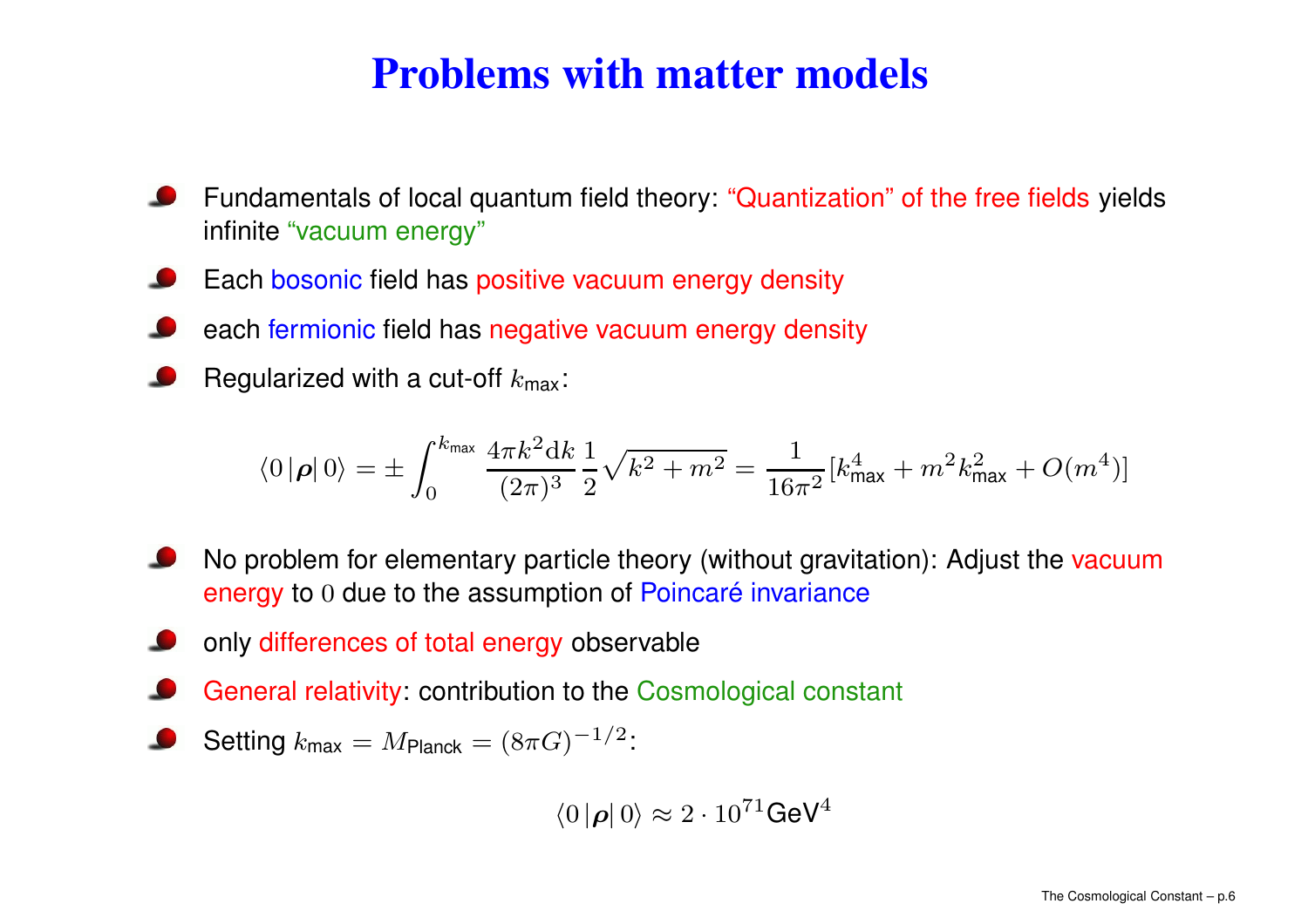# **Fine-tuning problem**

Observations: Measurements of density parameter together with flatness of the universe from inflation

$$
\Omega_{\text{tot}} = \Omega_M + \Omega_\Lambda \approx 1, \quad \Omega := \frac{\rho}{\rho_{\text{crit}}}, \quad \rho_{\text{crit}} = (3.0 \cdot 10^{-3} \text{eV})^4 h^2
$$

Magnitude-redshift relation for distant type Ia supernovae ( $\Rightarrow$  standard candles) Measurements from WMAP <sup>+</sup> HST:

 $\Omega_\mathsf{tot} = 1.02\pm0.02, \quad \Omega_\Lambda = 0.73\pm0.04, \quad h = 0.71+0.03-0.04 \Rightarrow \Lambda = 4\cdot10^{-47} \mathsf{GeV}^4$ 

- Vacuum energy of field degree of freedom by a factor of  $10^{118}\,$  (!!!) too large
- fine-tuning with 118 digits precision needed
- in standard model of electroweak interactions: Higgs fields

$$
V = V_0 - \mu^2 \phi^{\dagger} \phi + g(\phi^{\dagger} \phi)^2, \quad \left\langle 0 \left| \boldsymbol{\rho}_{\text{Higgs}} \right| 0 \right\rangle = V_{\text{min}} = V_0 - \mu^4 / (4g)
$$

What's the "right" value for  $V_0$ ? Again fine-tuning for the observed value of  $\Lambda!$ 

Hubble expansion accelerated today. Why?  $\blacksquare$  The Cosmological Constant – p.7  $\blacksquare$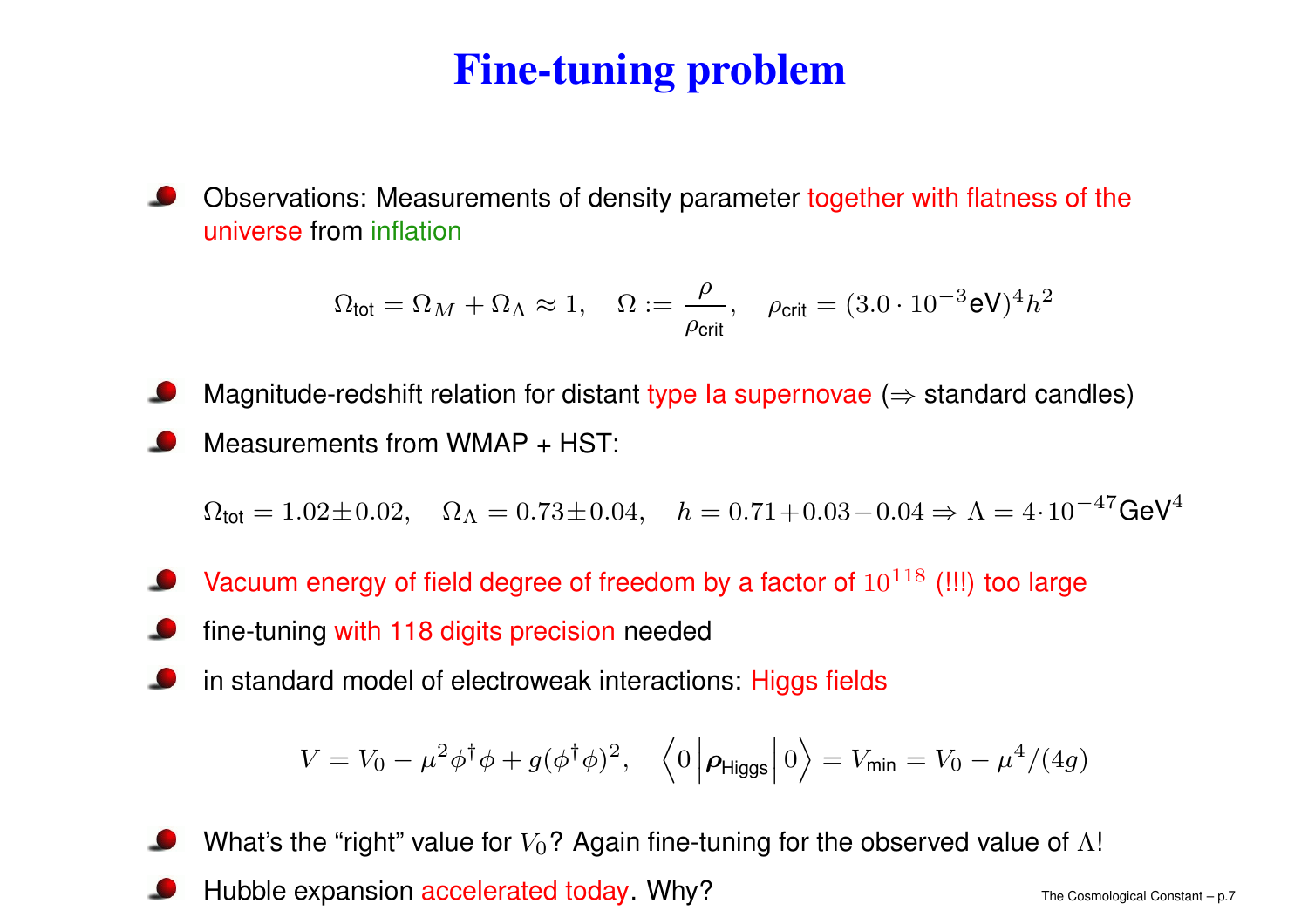# **The problem from <sup>a</sup> general perspective**

Looking for field equations satisfying translational covariance  $\Rightarrow$  all fields must be constant and satisfy

$$
\frac{\partial \mathscr{L}}{\partial \psi_i} = 0 \ (i \in \{1, \dots, N\}), \quad \frac{\partial \mathscr{L}}{\partial g_{\mu\nu}} = 0
$$

in GRT  $\mathscr L$  is GL(4)-symmetric  $\Rightarrow$  for constant fields this means the theory must be invariant under

 $g_{\mu\nu} \to A^{\rho}{}_{\mu}A^{\sigma}{}_{\nu}g_{\rho\sigma}; \quad \psi_i \to D_{ij}(A)\psi_j, \quad \mathscr{L} \to \mathscr{L} \cdot \det A$  with  $A^{\rho}{}_{\mu}, D_{ij} = \text{const.}$ 

If  $\partial \mathscr{L}/\partial \psi_i$  is fulfilled for constant  $\psi_i$  then  $\mathscr L$  is invariant under the global  $GL(4)$ -transformation of g

$$
\mathscr{L} = c\sqrt{-g} \text{ with } c = \text{const.}
$$

- $\partial \mathscr{L}/\partial g_{\mu\nu}=0$  only if by fine-tuning  $c=0$
- Ways out: symmetry principles that prevent the appearence of <sup>a</sup> cosmological constant or "cosmo-dynamical" solutions that drive the cosmological constant necessarily to <sup>0</sup> due to the dynamical evolution of the universe.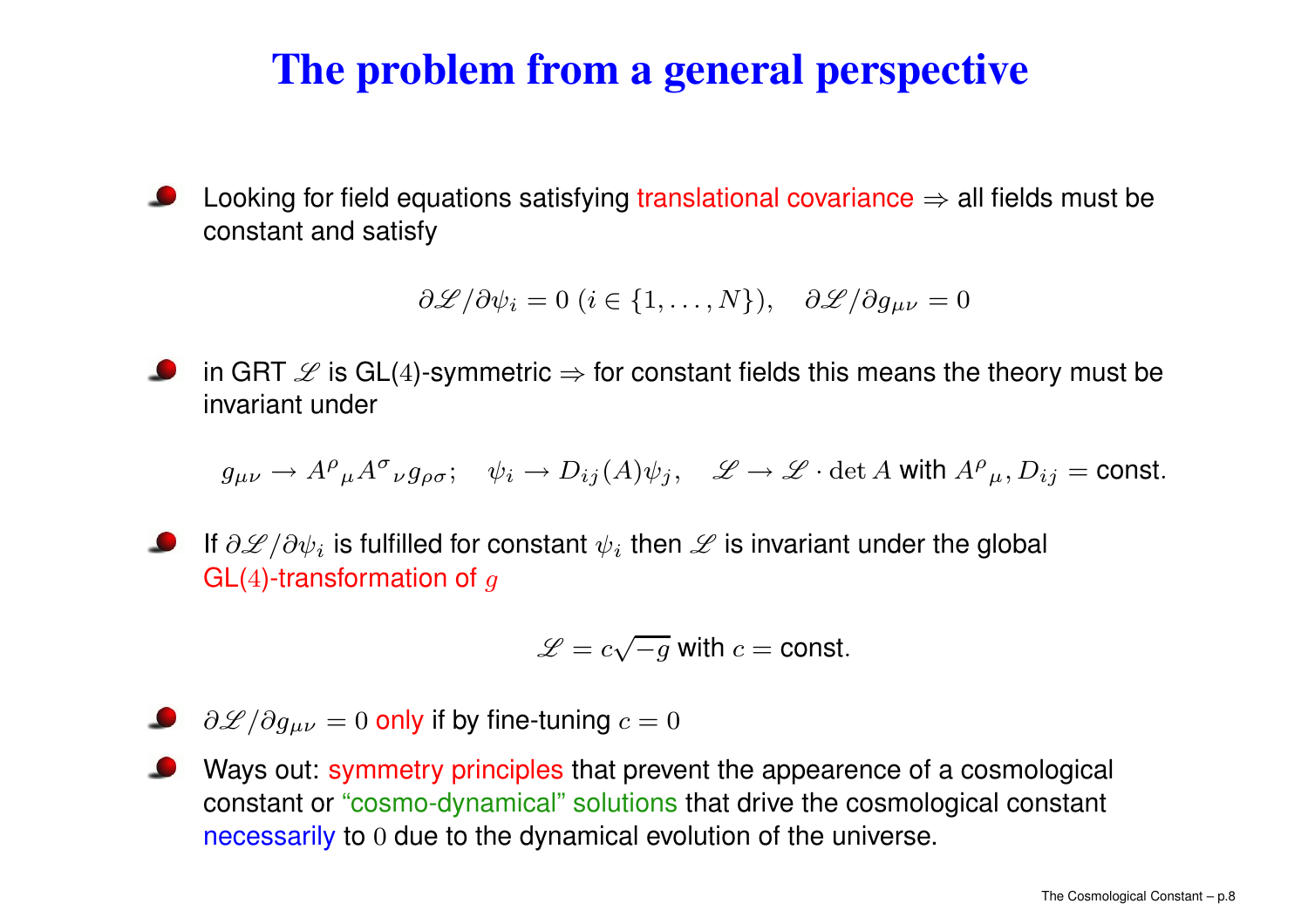## **Supersymmetry**

Supersymmetry generators  $Q_{\alpha}$ 

$$
\left[Q_\alpha,Q_\beta^\dagger\right]_+ = \mathbf{P}^\mu[\sigma_\mu]_{\alpha\beta} \text{ with } \sigma_0=0, \; \sigma_j=\text{Pauli matrices}
$$

Unbroken SUSY:

$$
Q_{\alpha} |0\rangle = Q_{\alpha}^{\dagger} |0\rangle = 0 \Rightarrow \langle 0 | \mathbf{P}^{\mu} | 0 \rangle = 0.
$$

Unbroken SUSY implies vanishing energy and momentum of the vacuum  $\Rightarrow$ cosmological constant vanishes without fine-tuning!

- Field theoretical reason: For each boson there must be <sup>a</sup> fermionic partner and vice versa ⇒ Vacuum energies cancel exactly
- Quantum corrections: boson and fermion loops exactly cancel each other's contribution to the vacuum energy
- But SUSY is broken  $\Rightarrow$  positive definite vacuum energy
- Also extension to <sup>a</sup> supersymmetric supergravity theory does not really help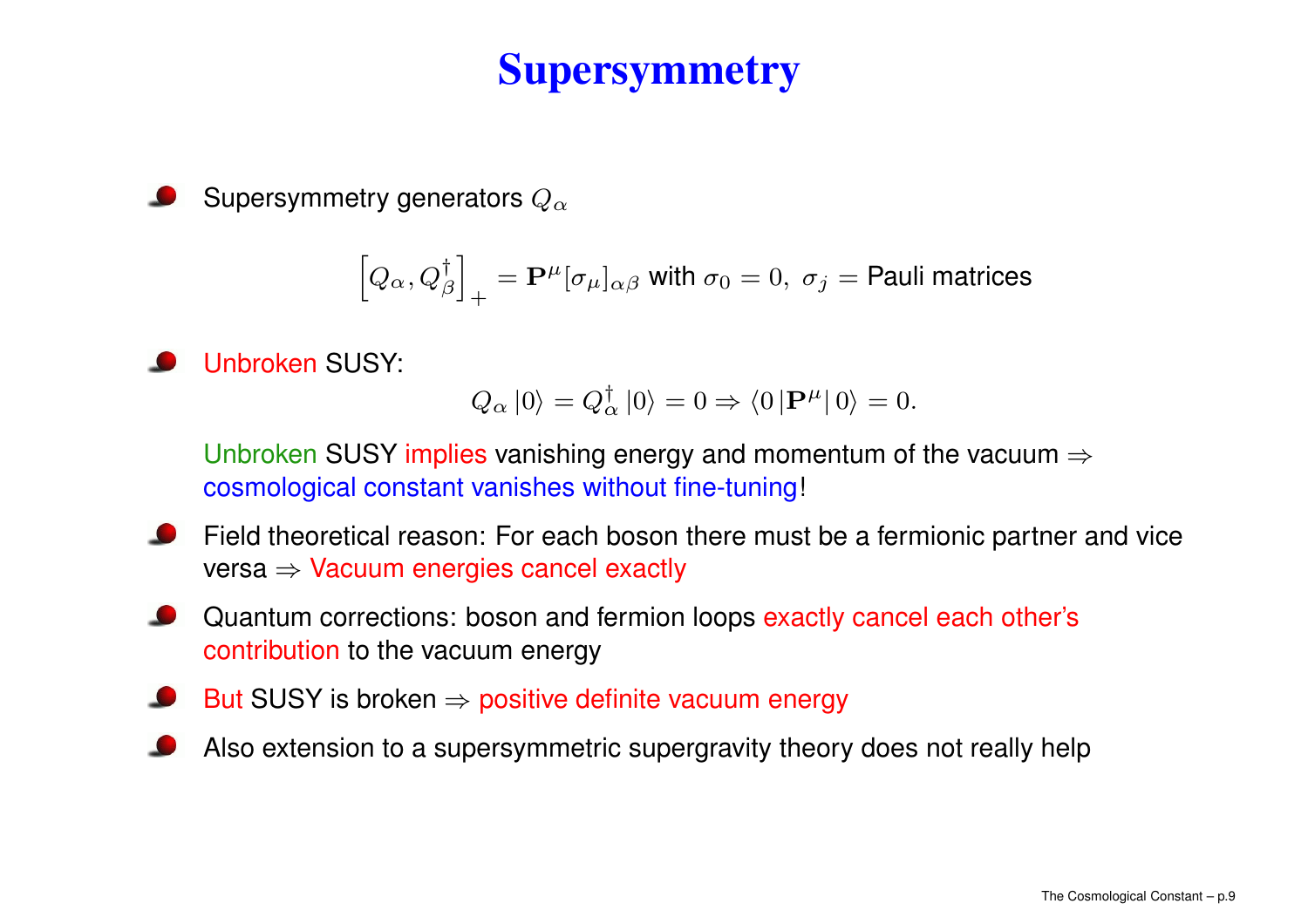# **Dynamical solutions?**

- There seems to be no symmetry principle which prevents the necessity of fine-tuning
- Need to explain only why the cosmological constant is small now
- Idea: Scalar field with

$$
\Box \phi \propto T_{\mu}{}^{\mu},
$$

where  $T^{\mu\nu}$  is the *total energy momentum tensor i*ncluding  $\Lambda g^{\mu\nu}/(8\pi G)$ 

- Further assumption  $T^{\mu}{}_{\mu}$  vanishes for  $\phi = \phi_0$
- Then  $\phi$  evolves to its equilibrium value  $\phi_0$  and Einstein's equations have the flat-space solution
- make  $\phi$  weakly coupled, so that it is unobservable; then  $\phi_0$  very large
- Suppose  $\phi$  has a small mass  $m_{\phi}$ . For small momenta of range  $|p| \ll m_{\phi}$  we get an effective theory for the massless fields (e.g., gravitational and electromagnetical)
- To cancel the vacuum energies of these fields, such that  $\rho_{\text{vac}} < 10^{-48} \text{GeV}^4$ , we must have  $m_\phi < 10^{-12}$ GeV
- Does such a model exist?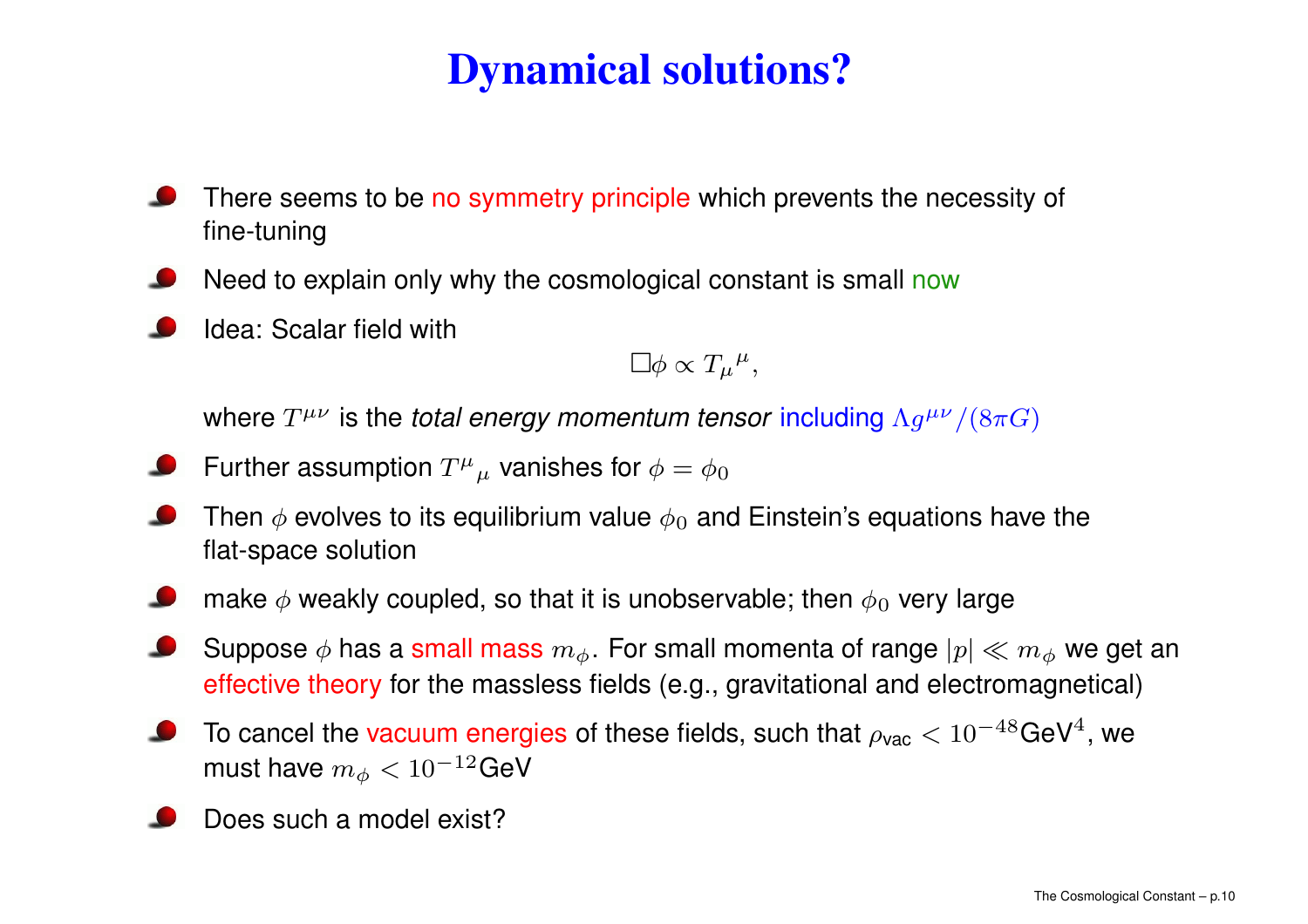# **Weinberg's no-go theorem I**

 $\bullet$ Look again for constant field solutions of Einstein's <sup>+</sup> matter field equations

$$
\frac{\partial \mathscr{L}}{\partial g_{\mu\nu}} = 0, \quad \frac{\partial \mathscr{L}}{\partial \psi_n} = 0
$$

- To make  $\Lambda$  vanishing we must satisfy  $g_{\mu\nu}\partial\mathscr{L}/\partial g_{\mu\nu}=0$
- The natural way to do so for constant fields is to demand

$$
g_{\mu\nu}\frac{\partial \mathcal{L}}{\partial g_{\mu\nu}} = -\sum_{n} \frac{\partial \mathcal{L}}{\partial \psi_n} f_n(\psi)
$$

For fulfilled equations for  $\psi_n$  the Lagrangian must be of the form  $\mathscr L = c(\psi)\sqrt{-g}.$ Symmetry of the Lagrangian:

$$
\delta g_{\mu\nu} = -2\delta \epsilon g_{\mu\nu}, \quad \delta \psi_n = \delta \epsilon f_n(\psi)
$$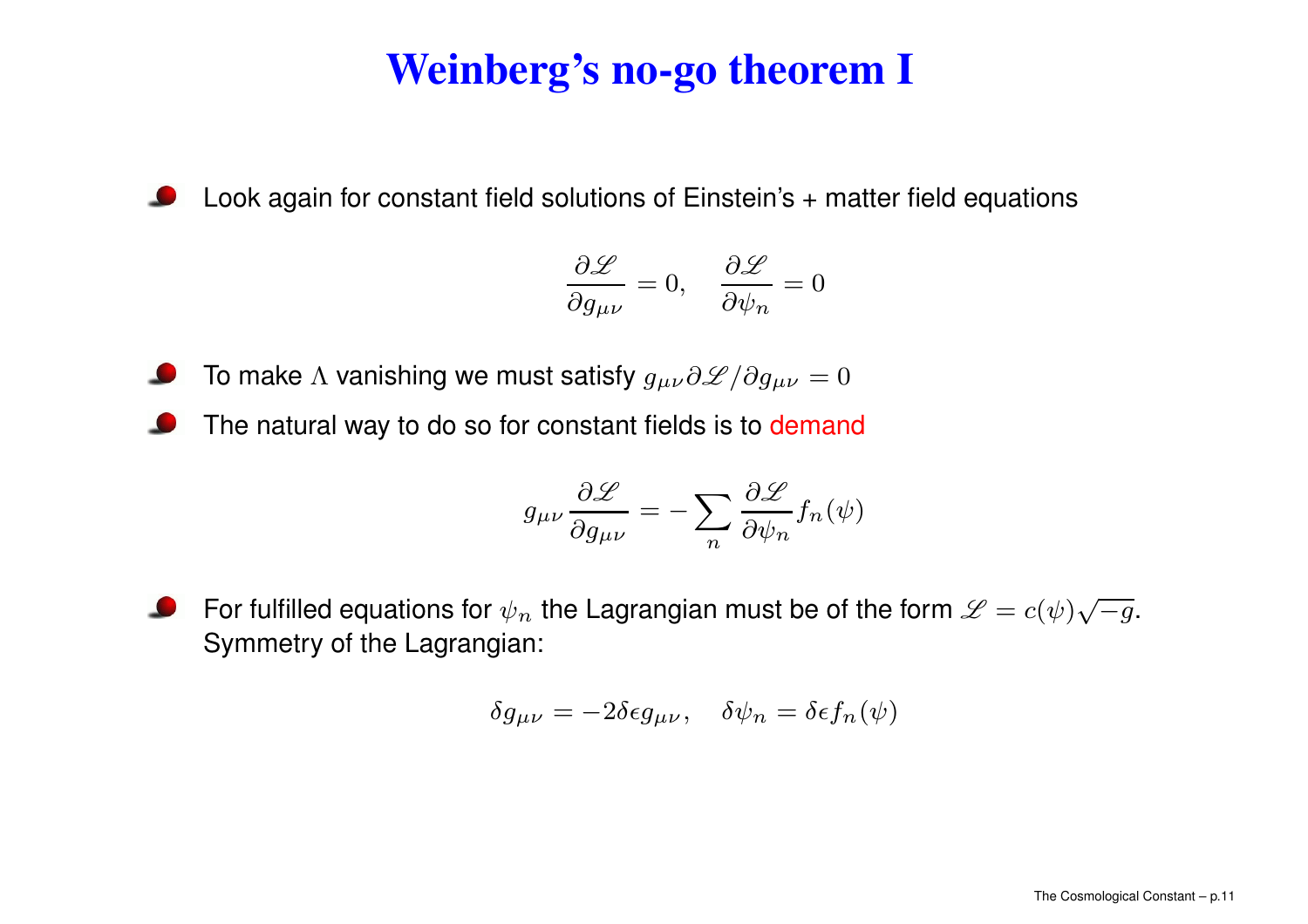# **Weinberg's no-go theorem II**

can always redefine the fields  $\psi_n$  such that one has  $N-1$  fields  $\sigma_a$  and one scalar **Sales**  $\phi$  such that the symmetry transformation reads

$$
\delta g_{\mu\nu} = -2\delta \epsilon g_{\mu\nu}, \quad \delta \sigma_a = 0, \quad \delta \phi = \epsilon
$$

 $\bullet$ For constant fields  $\mathscr{L}=\mathscr{L}[\exp(2\phi)g_{\mu\nu},\sigma]$ :

$$
\mathscr{L} = \exp(4\phi)\sqrt{-g}\mathscr{L}_0(\sigma) \implies \frac{\partial \mathscr{L}}{\partial \phi} = -T^\mu{}_\mu \sqrt{-g}, \quad T^{\mu\nu} = -g^{\mu\nu}\exp(4\phi)\mathscr{L}_0(\sigma).
$$

All would be nice, if there was a stationary point of  ${\mathscr L}$  for some  $\phi,$  but  $\exp(\phi)$  has no stationary points!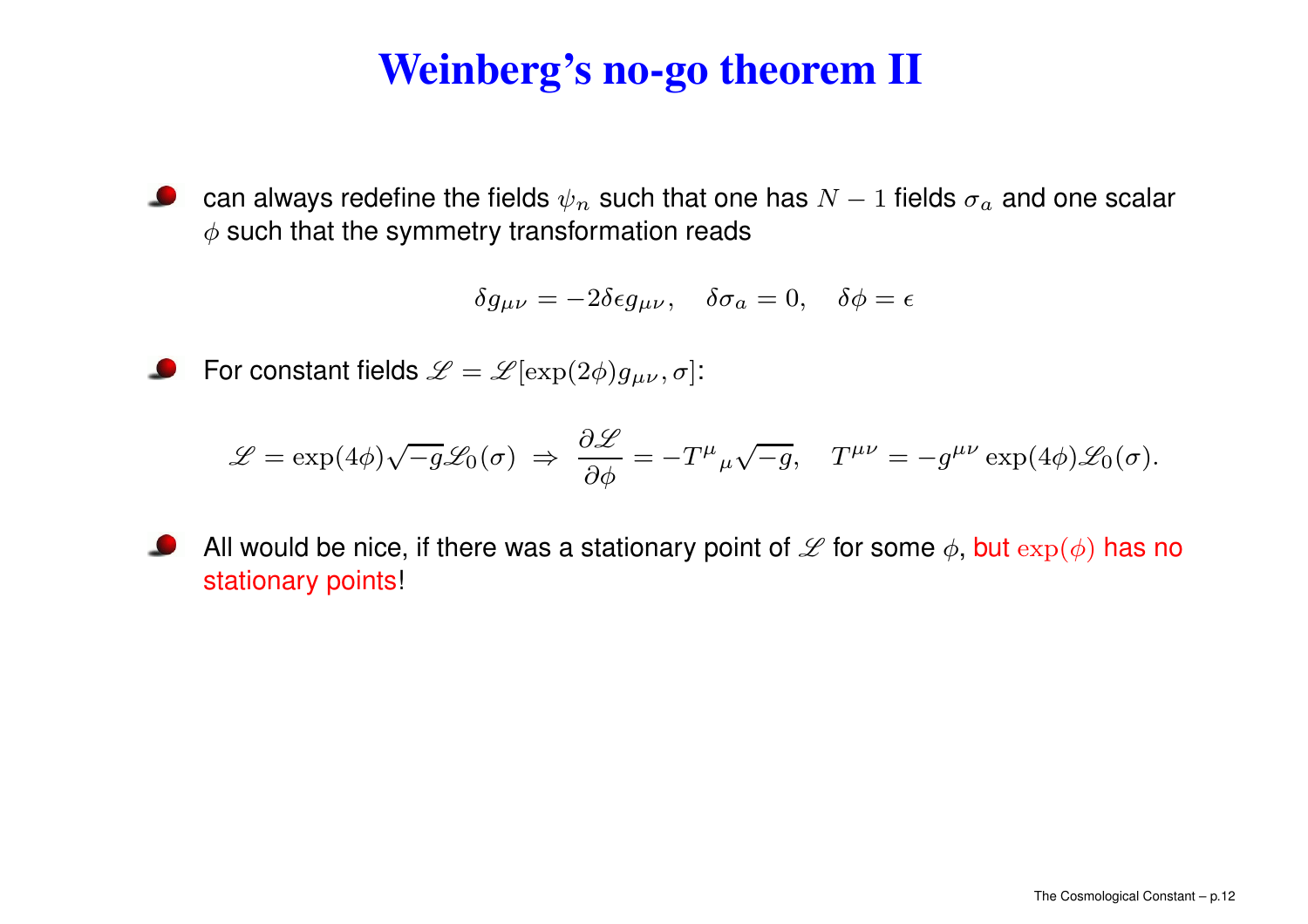## **Quintessence**

Try to solve cosmological constant problem with non-constant  $g_{\mu\nu}$ 

Uniform scalar field  $\phi(t)$  (see lectures about inflation)

$$
\ddot{\phi} + 3H\dot{\phi} + V'(\phi) = 0, \quad H = \sqrt{\frac{3}{8\pi G}(\rho_{\phi} + \rho_M)}
$$

energy densities of scalar field and matter+radiation:

$$
\rho_{\phi} = \frac{1}{2}\dot{\phi}^{2} + V(\phi), \quad \dot{\rho}_{M} = -3H(\rho_{M} + p_{M})
$$

- Potential  $V \colon \phi$  approaches the value with  $V'(\phi_0) = 0,$  near this value  $\phi$  changes slowly with time
- $\rho_M$  decreasing with time ( $H>0)$ . Then slowly varying Hubble parameter  $H \approx \sqrt{8\pi G V(\phi)/3}$  (exponential expansion)
- Problem: Why should  $V(\phi)$  be small (zero) where  $V'(\phi) = 0$ ?
- Coincidence problem: Need very carefully set initial conditions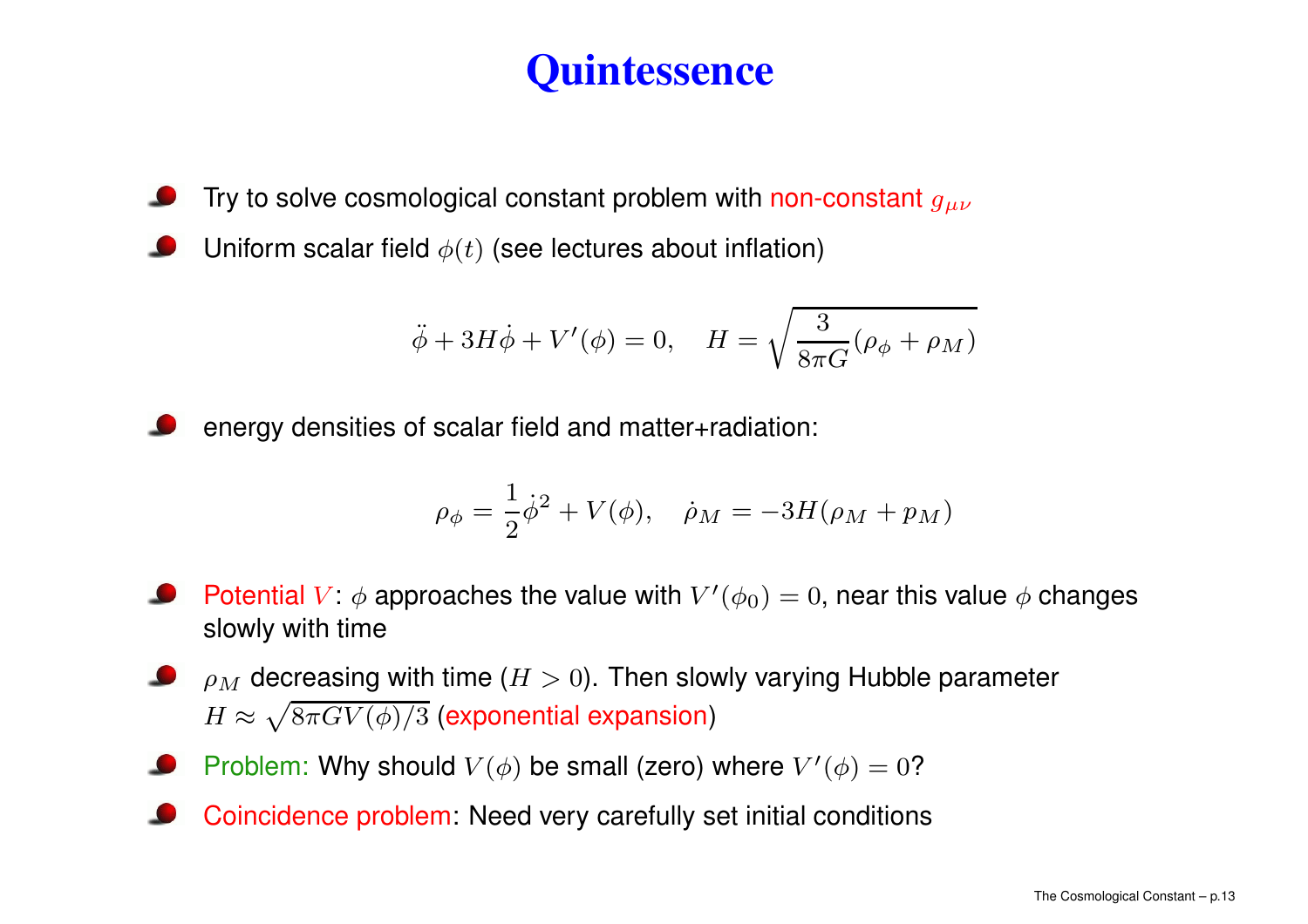#### **Tracker solutions**

Special choice of V (tracker solutions):

$$
V(\phi) = M^{4+\alpha} \phi^{-\alpha}, \quad \alpha > 0, \quad M = \text{const.}
$$

- $\phi$  starts with value  $\ll M$ <sub>Planck</sub> and  $\dot{\phi}^2\ll \rho_m$  then  $\phi(t)\sim t^{2/(2-\alpha)},$   $\rho_\phi\sim t^{-2\alpha/(2+\alpha)},$  $\rho_M \sim t^{-2}$  decreasing faster  $\Rightarrow$  good for cosmological nucleosynthesis, because  $\rho_M$  dominates at temperatures of  $10^9K$  -  $10^{10}K$
- Later  $\rho_{\phi}$  dominates over  $\rho_M$ ,  $\rho_{\phi} \sim t^{-2/(4+\alpha)}$ ,  $H \sim \sqrt{V(\phi)} \sim t^{-\alpha/(4+\alpha)}$
- $\rho_{\phi}$ -dominance today!  $\rho_M$  and  $\rho_{\phi}$  both contribute to cosmic expansion rate
- Good thing: no fine-tuning for cross-over from  $\rho_M$ -domination to  $\rho_\phi$ -domination
- Doesn't solve the  $\Lambda$ -problem, because why shouldn't there be an additional constant  $\sim m_\mathsf{Planck}^4$  to  $V(\phi)$ , i.e., no naturalness of above choice  $\Rightarrow$  fine-tuning necessary again
- Even if  $V(\phi)$  chosen as above, need fine-tuning for  $M$  such that  $\rho _{\phi}\approx \rho _{M}$  close to the present critical density  $\rho_{c0}$ :

$$
M^{4+\alpha} \approx \frac{\rho_{c0}}{(8\pi G)^{\alpha/2}} \approx \frac{H_0^2}{(8\pi G)^{-1-\alpha}}
$$
 (1)  
The Cosmological Constant – p.14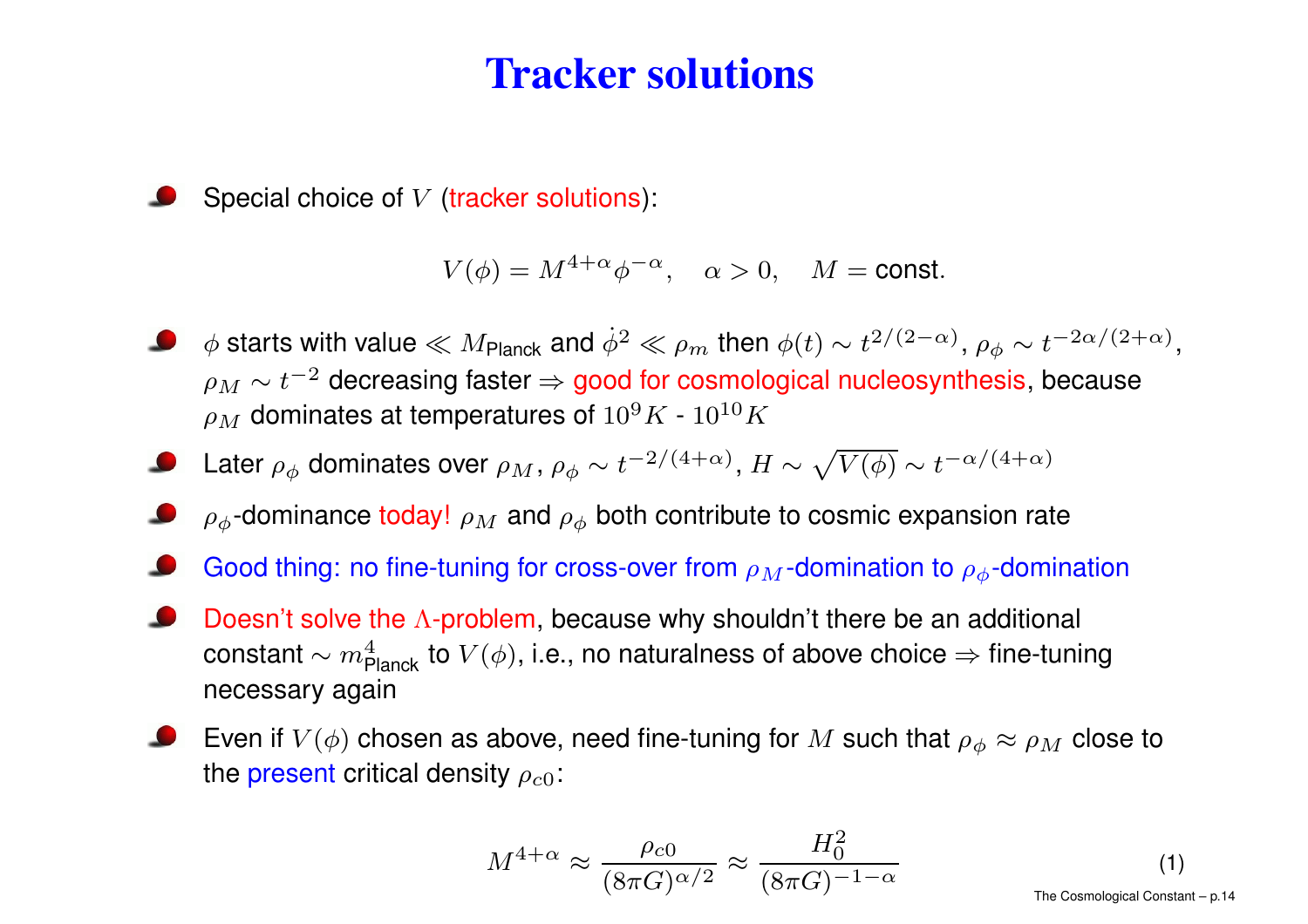#### **K-Essence**

Idea: Modify the kinetic energy of the scalar field

$$
\mathcal{L} = -\frac{1}{6}R + p(\phi, X), \quad X = \frac{1}{2}(\partial_{\mu}\phi)(\partial^{\mu}\phi), \quad p = K(\phi)\tilde{p}(X)
$$

 $p =$  pressure, energy density

$$
\rho_{\phi} = K(\phi)[2X\partial_X\tilde{p}(X) - \tilde{p}(X)]
$$

- Depending on  $K(\phi)$  and  $\tilde{p}(X)$  we can have trackers, i.e., k-essence mimics the e.o.s. of the matter and/or radiaton content of the universe
- or attractors:  $k$ -essence is driven to a e.o.s. different from matter or radiation
- Insensitive to initial conditions
- Provides negative pressure after some time of matter domination  $(w=p/\rho\sim -1)$ and today, acts like an effective positive cosmological constant
- Only <sup>a</sup> tracking solution if radiation dominated epoch
- Further behavior after overtaking matter energy density depends on the details of the model: It can be  $w<-1/3$  (forever accelerating universe) or  $-1/3 < w \leq 0$ (decelerating or dust-like)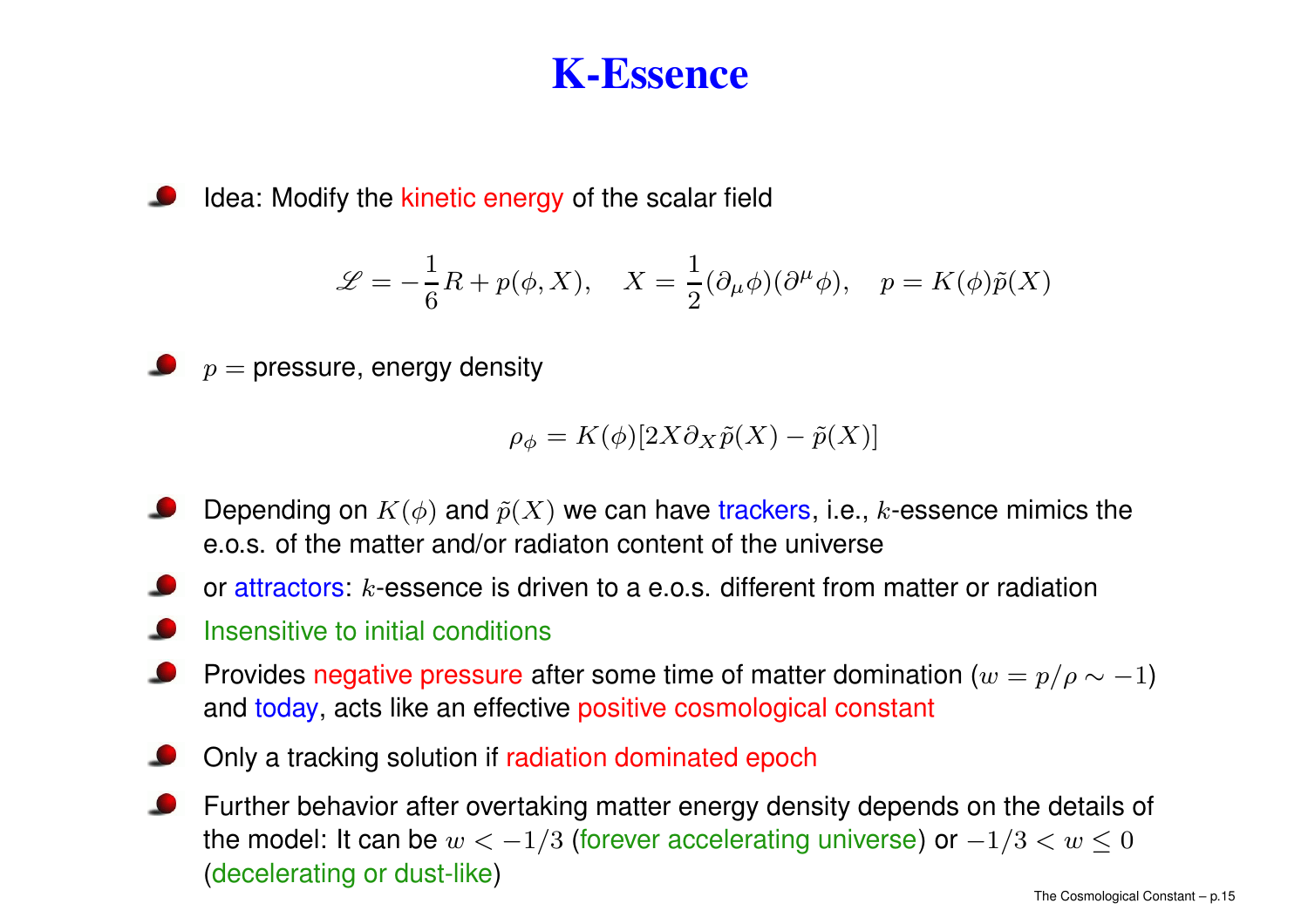## **Summary**

- Existence of cosmological constant from geomtry of space time
- Fields, describing matter+radiation: Contribute to (effective) Λ
- Quantization of fields  $\Rightarrow$  vacuum energy  $\Rightarrow$  "1st fine-tuning problem"
- Data: Flat universe  $\Omega_{\mathsf{tot}} \approx 1 \Rightarrow$  Inflation **Septiment**
- Weinberg's no-go theorem: No "natural" model with  $g_{\mu\nu} = \eta_{\mu\nu}$
- Quintessence, tracker solutions  $\Rightarrow$  Always "dynamical universe"
- 2nd fine-tuning problem: make  $\Omega_M$  and  $\Omega_{\Lambda}$  and  $\Omega_{\mathsf{tot}}=1$  as observed and accelerating expansion
- K-essence: Looks like the only so far found solution to both problems
- Is that true? What about quantization?